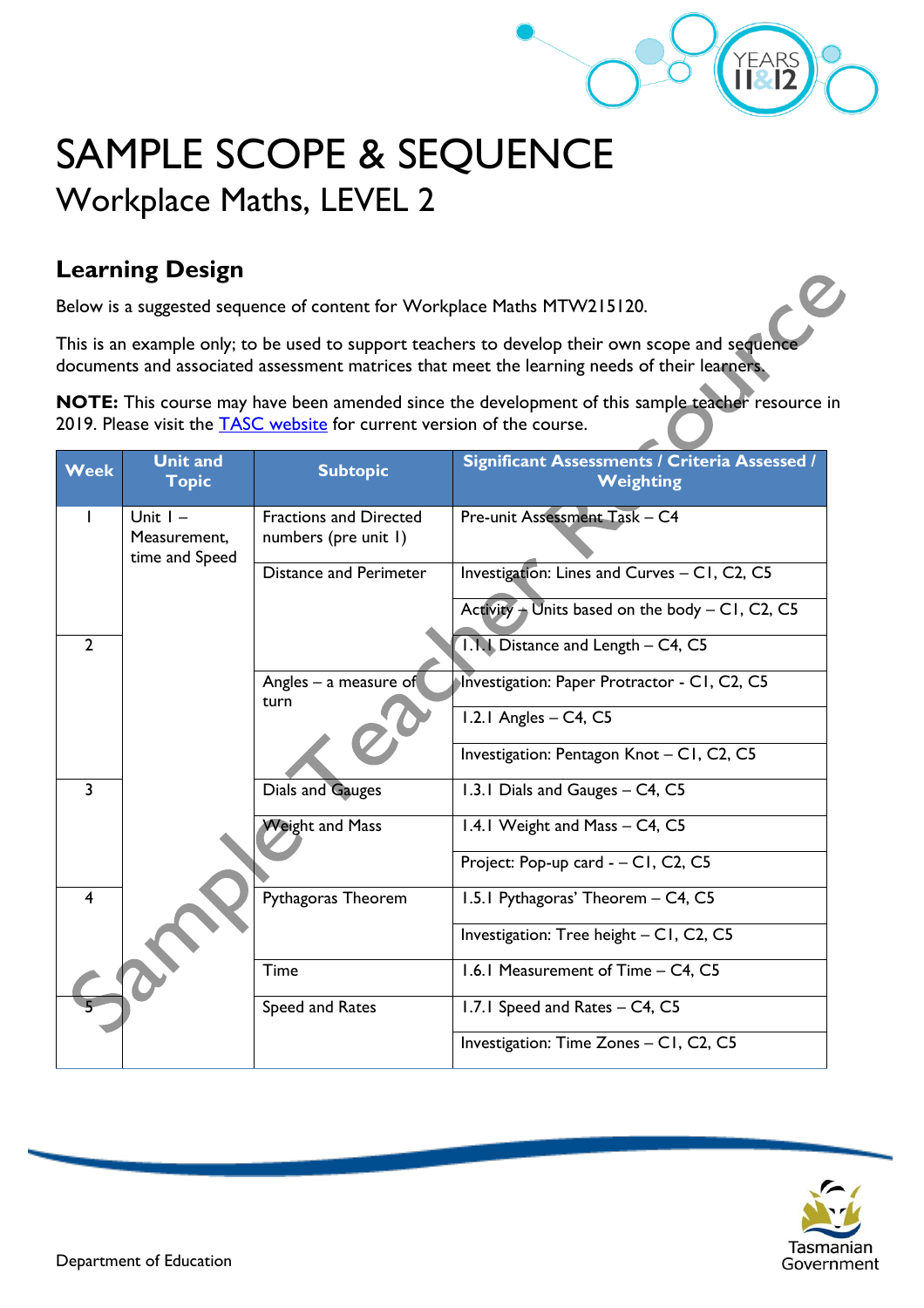| <b>Week</b>  | <b>Unit and</b><br><b>Topic</b> | <b>Subtopic</b>            | Significant Assessments / Criteria Assessed /<br>Weighting                                          |
|--------------|---------------------------------|----------------------------|-----------------------------------------------------------------------------------------------------|
|              |                                 |                            | Investigation: Shortest Distance and Travel Times -<br>CI, C <sub>2</sub> , C <sub>5</sub>          |
| 6            |                                 |                            | Unit I Assessment Task - CI, C4, C5                                                                 |
| 7            | Unit 2 - Earning<br>Money       | Number skills (pre unit 2) | Pre-unit Assessment Task - C4                                                                       |
|              |                                 | Fractions and Percentages  | Investigation: Percentage Walk - C2, C3, C7                                                         |
|              |                                 |                            | Investigation: Rebound Height - C2, C3, C7                                                          |
|              |                                 |                            | 2.1.1 Fractions and directed numbers - C4, C7                                                       |
|              |                                 |                            | 2.1.2 Operations involving fractions - C4, C7                                                       |
| 8            |                                 |                            | 2.1.3 Operations involving percentages - C4, C7                                                     |
|              |                                 | Totals and balancing       | 2.2.1 Totaling and balancing - C4, C7                                                               |
| 9            |                                 | <b>Budgeting</b>           | Investigation: Budgeting spreadsheet - C2, C3, C7                                                   |
|              |                                 |                            | Project: Food Budget - C2, C3, C7                                                                   |
| 10           |                                 |                            | Investigation: Value for money, unit pricing - C2,<br>C3, C7                                        |
|              |                                 | Salaries, wages and tax    | Investigation: Earning money and other income -<br>C <sub>2</sub> , C <sub>3</sub> , C <sub>7</sub> |
| $\mathbf{I}$ |                                 |                            | 2.3.1 - Salaries, wages and incomes - C4, C7                                                        |
|              |                                 |                            | 2.3.2 - Salaries and Tax calculations - C4, C7                                                      |
| 12           |                                 |                            | Unit 2 Assessment Task - C1, C4, C7                                                                 |
| 3            | Unit 3 - Tables,<br>Graphs and  | Number skills (pre unit 3) | Pre-unit Assessment Task - C4                                                                       |
|              | Diagrams                        | <b>Ratio and Scale</b>     | 3.1.1 Ratio and Scale - C4, C6                                                                      |
|              |                                 |                            | Investigation: Scale Drawing or Pizza Box Diorama<br>$- C2, C3, C7$                                 |
| 4            |                                 | Maps and Grids             | 3.2.1 maps and Grids - C4, C6                                                                       |
|              |                                 |                            | Investigation: Google Earth Distances- C2, C3, C6                                                   |
|              |                                 |                            | Investigation: Cradle Mountain Walk-C2, C3, C6                                                      |
|              |                                 |                            | Project: Design an Orienteering course- C2, C3,<br>C <sub>6</sub>                                   |
| 16           |                                 | <b>Tables</b>              | 3.4.1 Tables - C4, C6                                                                               |
| 17           |                                 |                            | Investigation: Post it! - C2, C3, C6                                                                |
| 2            |                                 |                            | <b>FARS</b>                                                                                         |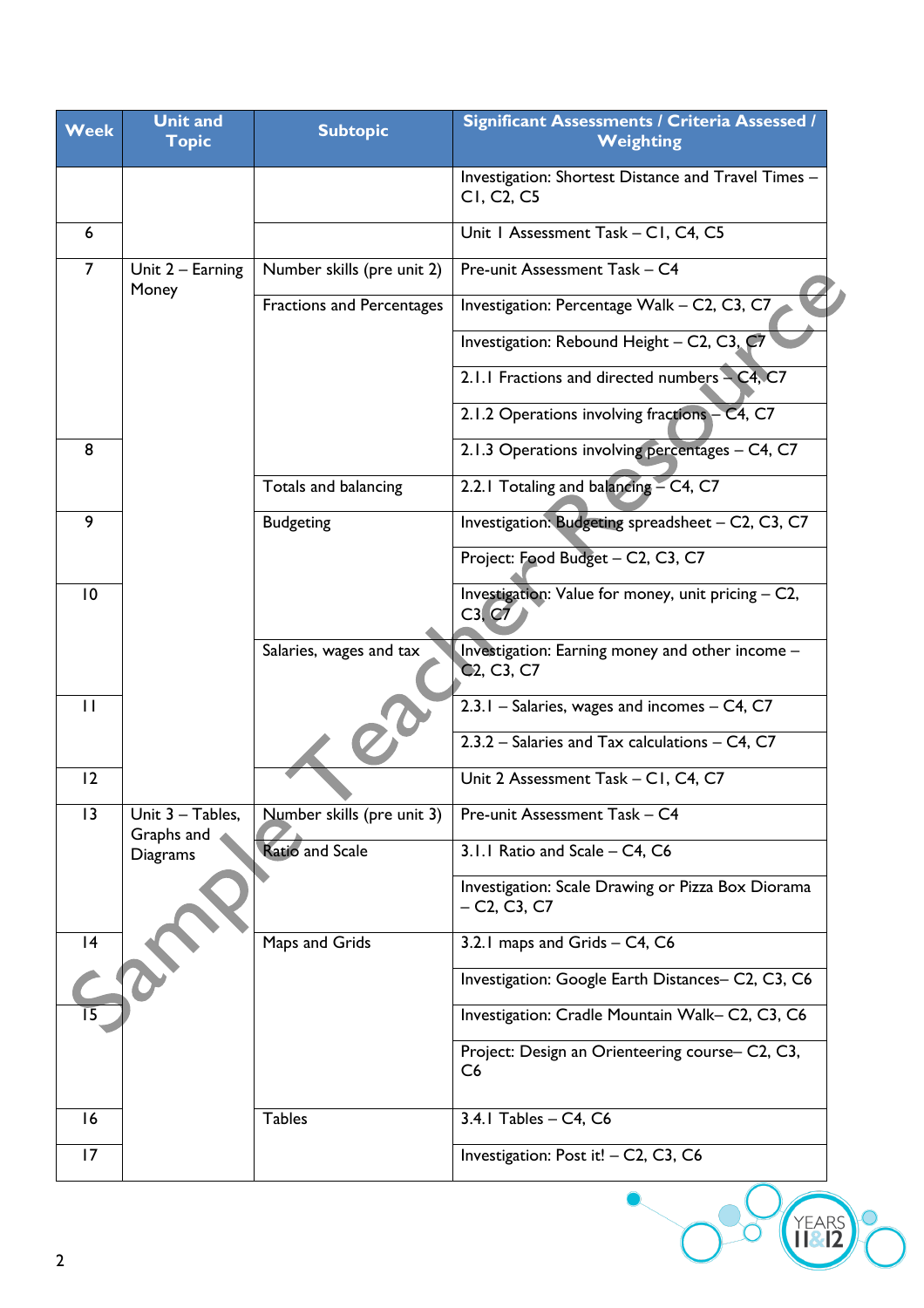| <b>Week</b> | <b>Unit and</b><br><b>Topic</b> | <b>Subtopic</b>                            | <b>Significant Assessments / Criteria Assessed /</b><br>Weighting                                             |
|-------------|---------------------------------|--------------------------------------------|---------------------------------------------------------------------------------------------------------------|
|             |                                 |                                            | Unit 3 Assessment Task - C1, C4, C6                                                                           |
| 18          | Unit 4: Area and<br>Volume      | Number skills (pre-unit 4)                 | Pre-unit assessment task - C4                                                                                 |
|             |                                 | Perimeter and area                         | Investigation: perimeters and areas around the<br>school/college - C2, C3 and C5                              |
| 9           |                                 |                                            | 4.1 Perimeter and area - C4, C5                                                                               |
|             |                                 |                                            | Investigation: stretching the circle $-$ C2, $C3$ and C5                                                      |
| 20          |                                 | Volume and capacity                        | 4.2 Volume and capacity - C4, C5                                                                              |
| 21          |                                 |                                            | Investigation: How many jelly beans are in the jar?<br>$-$ C <sub>2</sub> , C <sub>3</sub> and C <sub>5</sub> |
| 22          |                                 |                                            | Project: Table tennis ball box project - C2, C3 and<br>C5                                                     |
| 23          |                                 |                                            | Investigation: Making a tray with the largest<br>volume! $-$ C2, $\overline{C}$ 3 and C5                      |
|             |                                 |                                            | Unit 4 Assessment Task - C1, C4, C5                                                                           |
| 24          | Unit 5: Saving<br>and Spending  | Number skills (pre-unit 5)                 | Pre-unit assessment task - C4                                                                                 |
|             |                                 | Percentage calculations<br>involving money | Investigation: Percentage error - C2, C3 and C7<br>5.1 Discounts and Mark ups - C4, C7                        |
| 25          |                                 |                                            | Investigation: Discount Prices - C2, C3 and C7                                                                |
|             |                                 | Financial transactions -<br>banking        | Investigation: Banking transactions – C2, C3 and<br>C <sub>7</sub>                                            |
| 26          |                                 |                                            | Investigation: Fashion costs or Phone Plans - C2,<br>C3 and C7                                                |
| 27          |                                 | Interest types                             | 5.2 Interest and Loans - C4, C7                                                                               |
|             |                                 |                                            | Investigation: My first car $-$ C2, C3 and C7                                                                 |
| 28          |                                 |                                            | Investigation: payday loans - C2, C3 and C7                                                                   |
| 29          |                                 |                                            | Unit 5 Assessment Task - C1, C4, C7                                                                           |
| 30          | Unit 6: Graphs<br>and data      | Number skills (pre-unit 6)                 | Pre-unit assessment task - C4                                                                                 |
|             |                                 | Data and types of<br>averages              | Investigation: Decoding - C2, C3, C6                                                                          |
|             |                                 |                                            | 6.1 Mean, mode and median - C4, C6                                                                            |
| 31          |                                 | Tallying data                              | 6.2 Tallying & the frequency distribution table $-$<br>C4, C6                                                 |

**OVEARS**